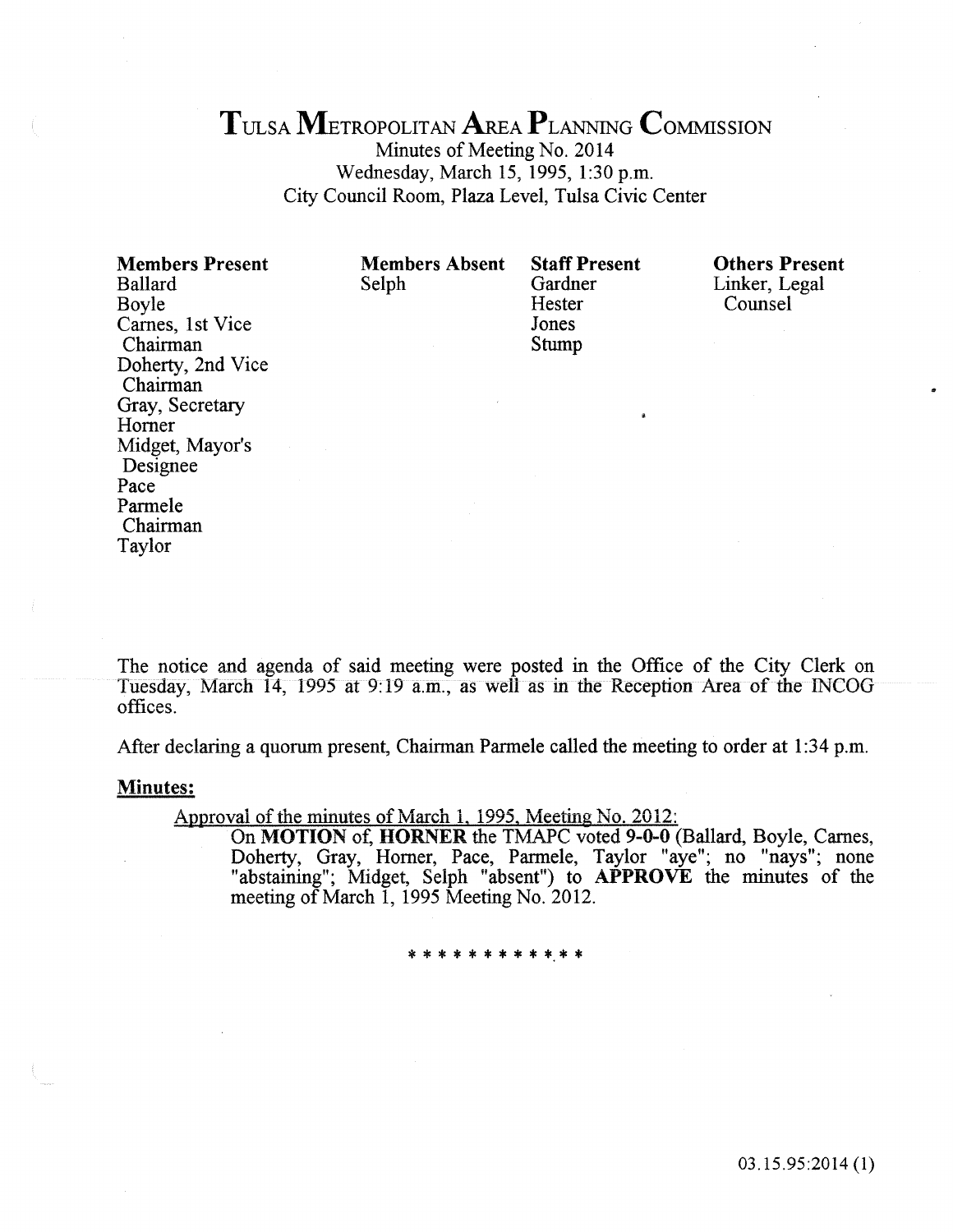# REPORTS:

# Committee Reports:

#### Rules and Regulations Committee

Mr. Doherty announced that the Rules and Regulations Committee met at 11:30 a.m. to consider blanket rezoning of the East Lynn area. It was the unanimous recommendation of the Committee to recommend to the full Planning Commission the blanket rezoning of East Lynn to RS-4 at the March 22 public hearing.

#### Director's Report:

Mr. Gardner informed of items on the City Council Agenda for March 16, 1995.

# SUBDIVISIONS:

# PRELIMINARY PLAT:

# Jim Norton Center II (PUD-411-C)(2483) (PD-26)(CD-8)

North of the northeast comer of East 101st Street South and South Memorial Drive.

Jones presented the plat with Ted Sack in attendance at the TAC meeting.

Cotner stated that on-site detention would be required for part of the tract.

Home stated that a water line extension to the south property line would be required.

Jones reminded Ted to coordinate access points with the State.

Miller recommended the plat show the existing ONG easement along Memorial.

Jim Norton Center II is a one-lot commercial subdivision that contains 5.78 acres and is part of PUD-411-C. The PUD permits automobile sales and this plat is a continuation of Jim Norton Center which adjoins this property to the north.

Staff would offer the following comments and/or conditions:

- 1. A minor amendment is required to allocate a floor area square footage to the remaining part of the development area.
- 2. All conditions of PUD-411-C shall be met prior to release of fmal plat, including any applicable provisions in the covenants or on the face of the plat. Include PUD approval date and references to Section 1100-1107 of the Zoning Code in the covenants.
- 3. Utility easements shall meet the approval of the utilities. Coordinate with Subsurface Committee if underground plant is planned. Show additional easements as required. Existing easements shall be tied to or related to property line and/or lot lines.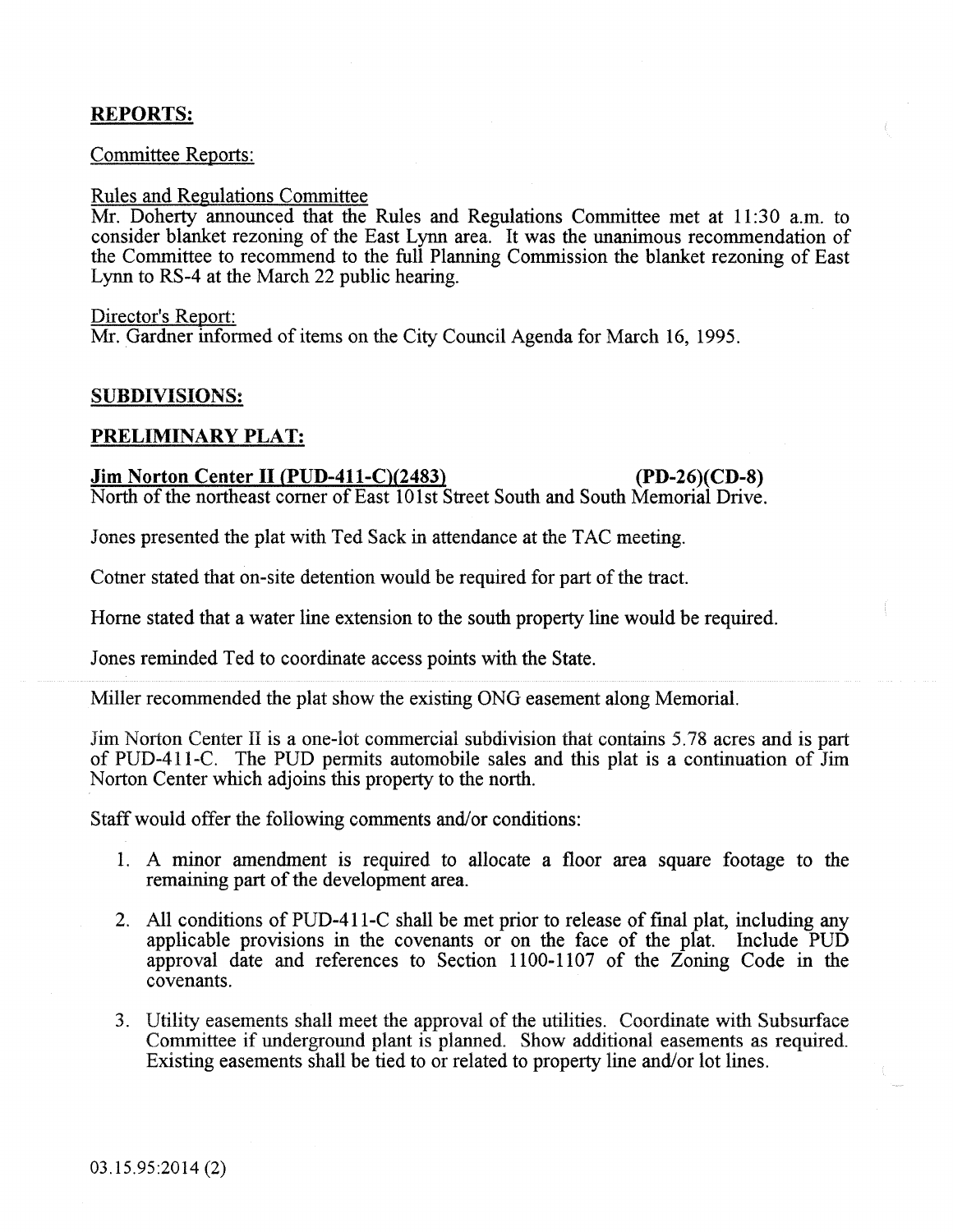- 4. Water and sanitary sewer plans shall be approved by the Department of Public Works (Water & Sewer) prior to release of fmal plat. (Include language for W/S facilities in covenants.)
- 5. Pavement or landscape repair within restricted water line, sewer line, or utility easements as a result of water or sewer line or other utility repairs due to breaks and failures, shall be borne by the owner(s) of the  $lot(s)$ .
- 6. A request for creation of a Sewer Improvement District shall be submitted to the Department of Public Works (Water  $\&$  Sewer) prior to release of final plat.
- 7. Paving and/or drainage plans shall be approved by the Department of Public Works (Stormwater and/or Engineering) including storm drainage, detention design, and Watershed Development Permit application subject to criteria approved by the City of Tulsa.
- 8. A request for a Privately Financed Public Improvement (PFPI) shall be submitted to the Department of Public Works (Engineering).
- 9. Street names shall be approved by the Department of Public Works and shown on plat.
- 10. All curve data, including corner radii, shall be shown on fmal plat as applicable.
- 11. City of Tulsa Floodplain determinations shall be valid for a period of one year from the date of issuance and shall not be transferred.
- 12. Bearings. or true N/S etc., shall be shown on perimeter of land being platted or other bearings as directed by the Department of Public Works.
- 13. *All* adiacent streets, intersections and/or widths thereof shall be shown on plat.
- 14. Limits of Access or LNA as applicable shall be shown on plat as approved by the Department of Public Works (Traffic). Include applicable language in covenants.
- 15. It is recommended that the Developer coordinate with the Department of Public Works (Traffic) during the early stages of street construction concerning the ordering, purchase and installation of street marker signs. (Advisory, not a condition for plat release.)
- 16. It is recommended that the applicant and/or his engineer or developer coordinate with the Tulsa City/County Health Department for solid waste disposal, particularly during the construction phase and/or clearing of the project. Burning of solid waste is prohibited.
- 17. All lots, streets, building lines, easements, etc. shall be completely dimensioned.
- 18. The key or location map shall be complete.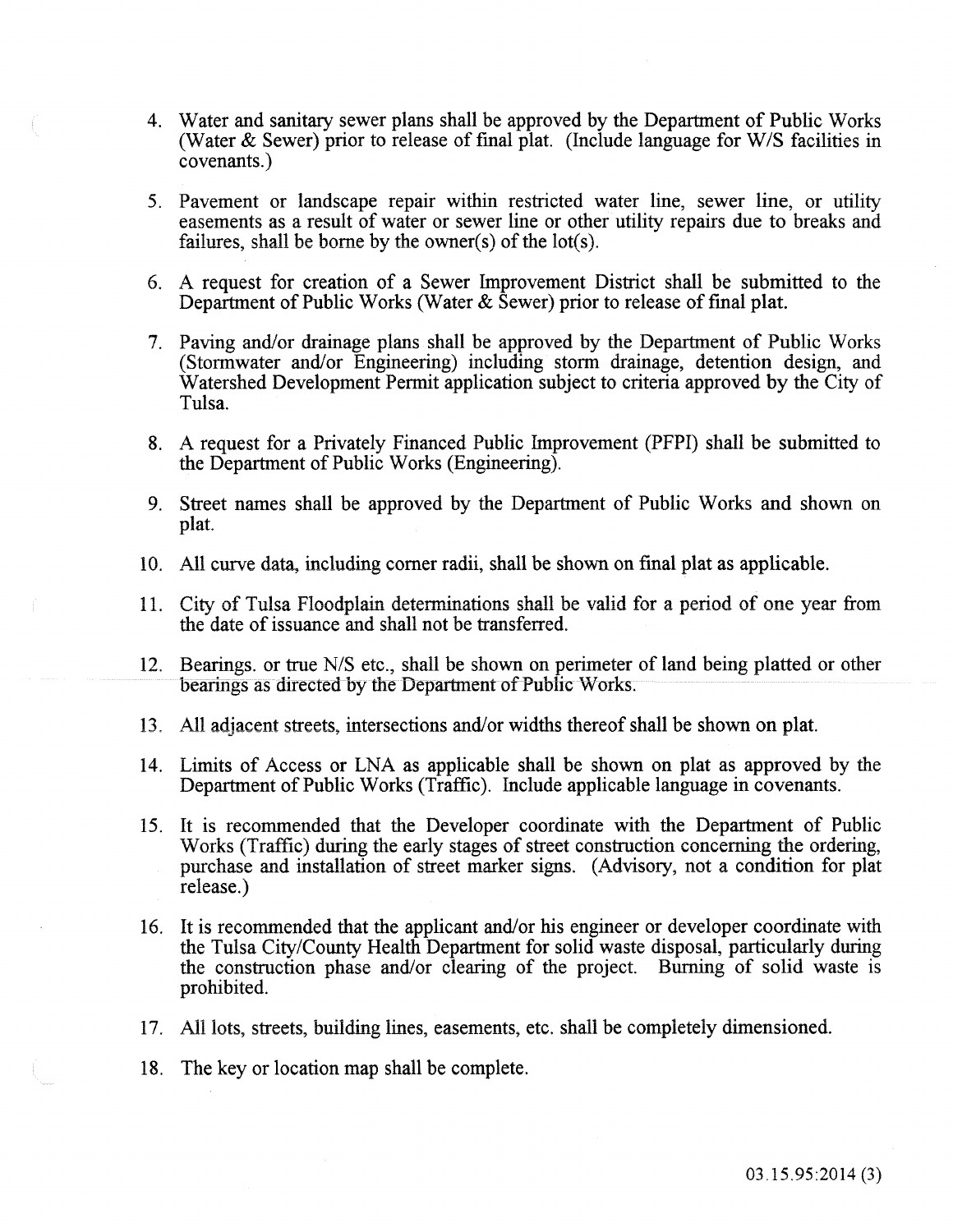- 19. A Corporation Commission letter, Certificate of Non-Development, or other records as may be on file, shall be provided concerning any oil and/or gas wells before plat is released. (A building line shall be shown on plat on any wells not officially plugged. If plugged, provide plugging records.)
- 20. The restrictive covenants and/or deed of dedication shall be submitted for review with the preliminary plat. (Include subsurface provisions, dedications for storm water facilities, and PUD information as applicable.)
- 21. This plat has been referred to Bixby and Broken Arrow because of its location near or inside a "fence line" of that municipality. Additional requirements may be made by the applicable municipality. Otherwise only the conditions listed apply.
- 22. A "Letter of Assurance" regarding installation of improvements shall be provided prior to release of fmal plat. (Including documents required under 3.6.5 Subdivision Regulations.)
- 23. All other Subdivision Regulations shall be met prior to release of fmal plat.

On the MOTION of MILLER, the Technical Advisory Committee voted unanimously to recommend APPROVAL of the preliminary plat of Jim Norton Center II, subject to all conditions listed above.

Mr. Jones announced that Ted Sack was present representing the plat and was in agreement with Staff recommendation.

#### TMAPC Action; 9 members present:

On MOTION of CARNES, the TMAPC voted 9-0-0 (Ballard, Boyle, Carnes, Doherty, Gray, Horner, Pace, Parmele, Taylor "aye"; no "nays"; none "abstaining" Midget, Selph, "absent") to APPROVE the PRELIMINARY PLAT for Jim Norton Center II as recommended by Staff.

\*\*\*\*\*\*\*\*\*\*\*\*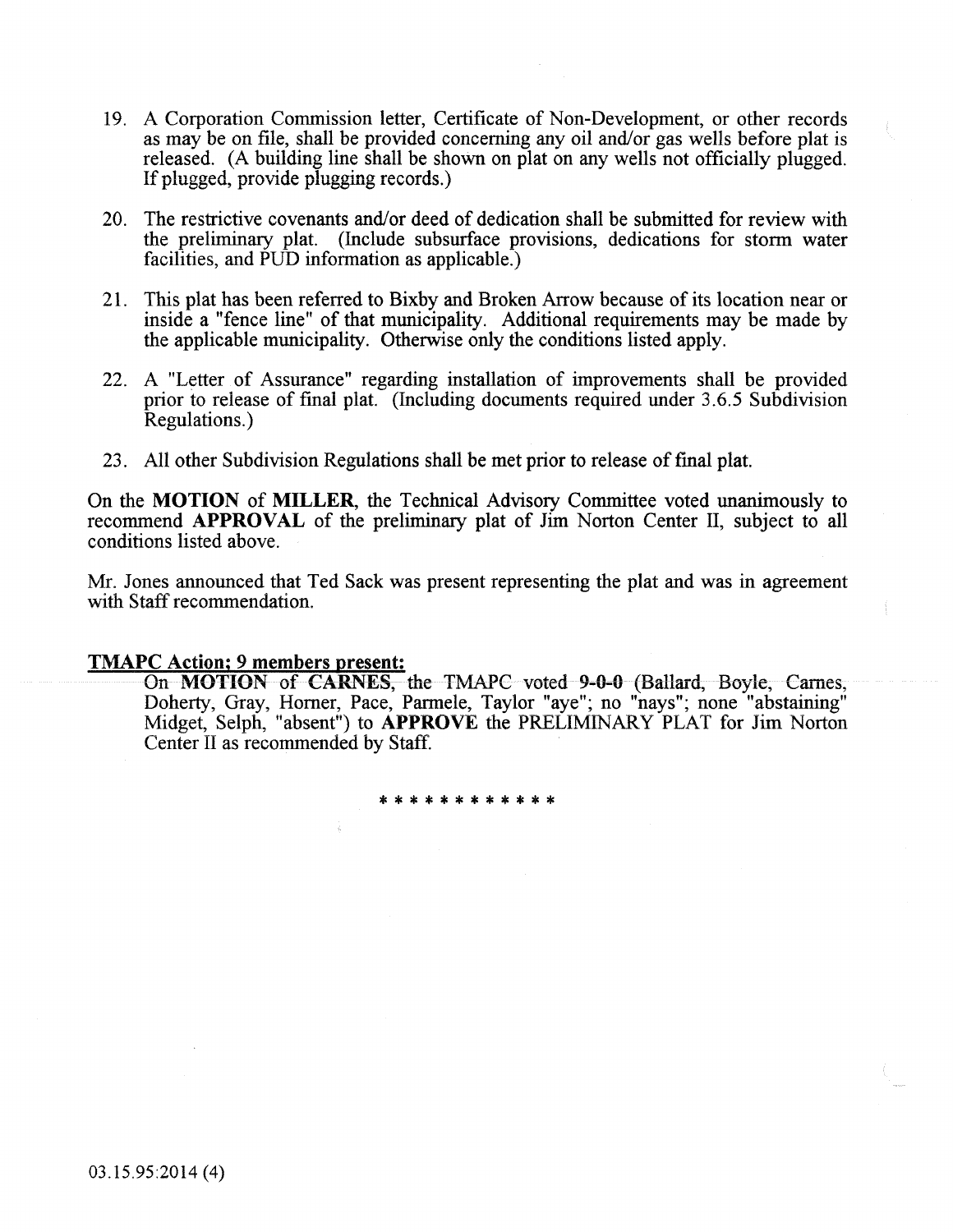# PLAT WAIVER, SECTION 213:

### BOA-16534 (Original Townsite)(292) (PD-l)(CD-4)

Southwest comer of West Archer and North Denver Avenue.

Jones presented the application with Ted Sack in attendance at the TAC meeting.

Home recommended that an existing 6" sanitary sewer line and easement running on the property be vacated.

Canahl stated that a Watershed Development Permit would be required.

BOA-16534 was a special exception request to permit a Use Unit 2 use, community based correctional center, which was approved by the Board of Adjustment on February 22, 1994. With the Board approval, the property becomes subject to the platting requirement for which the applicant has filed this waiver.

Since the property is less than 2.5 acres in size and is already contained in a subdivision plat, Staff can find no benefit to the City in requiring a replat.

Staff recommends APPROVAL of the plat waiver for BOA-16534 subject to the following conditions:

- 1. Grading and/or drainage plan approval by the Department of Public Works in the permit process.
- 2. Utility extensions and/or easements if needed.

On the MOTION of FRENCH, the Technical Advisory Committee voted unanimously to recommend APPROVAL of the plat waiver for BOA-16534, subject to all conditions listed above.

Mr. Jones announced that Ted Sack was present representing the plat.

# TMAPC Action; 9 members present:

On MOTION of DOHERTY, the TMAPC voted 9-0-0 (Ballard, Boyle, Carnes, Doherty, Gray, Horner, Pace, Parmele, Taylor "aye"; no "nays"; none "abstaining" Midget, Selph, "absent") to APPROVE the PLAT WAIVER for BOA-16534 as recommended by Staff.

\* \* \* \* \* \* \* \*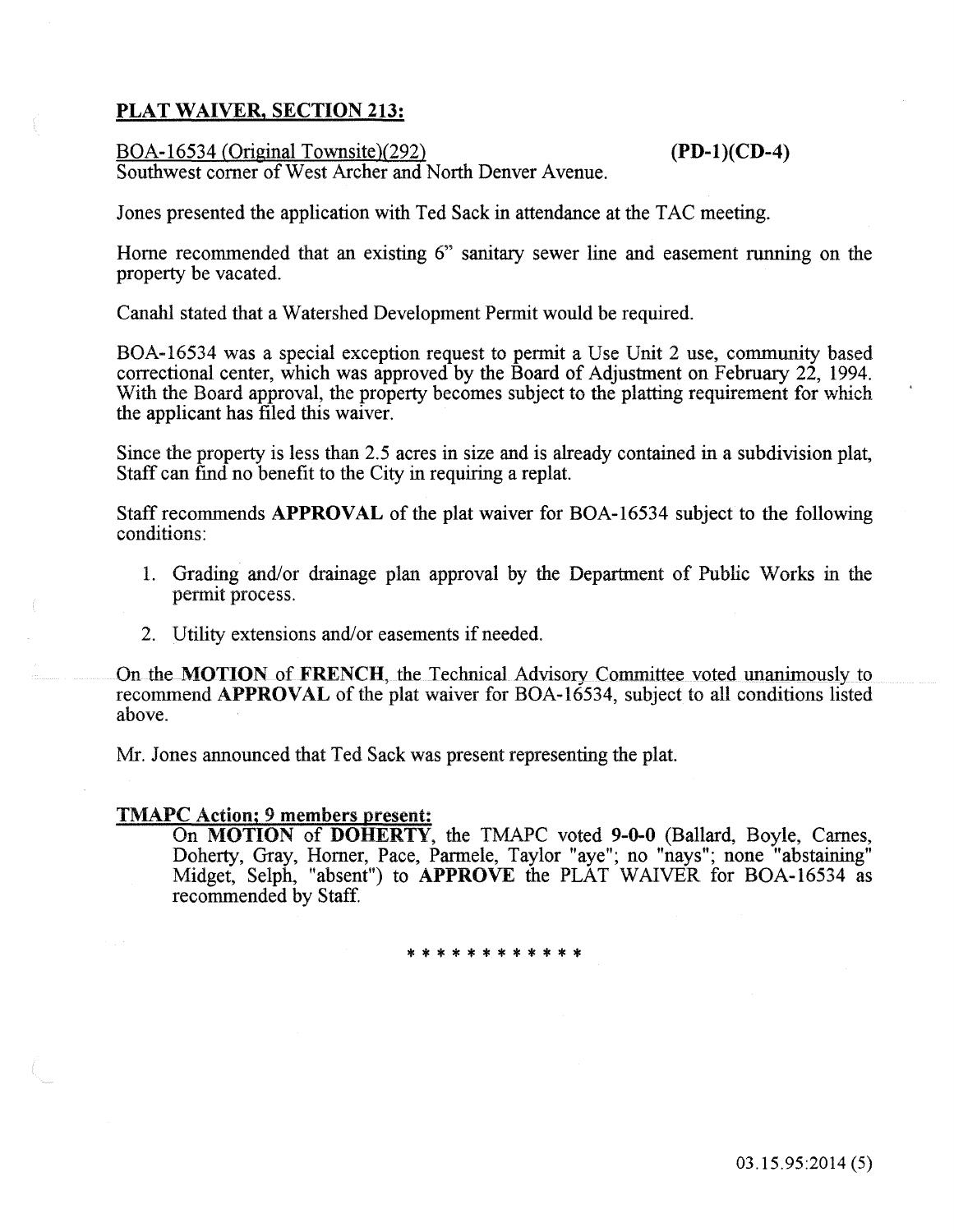# LOT-SPLIT FOR WAIVER OF SUBDIVISION REGULATIONS:

L-18027 S. Sanditen/I. Fenster (K. Coutant)(2004) 1M (PD-16)(CD-6) South of the southeast comer of E. 36th St. N. & N. Garnett Rd.

Jones presented the application with Kevin Coutant in attendance at the TAC meeting.

Somdecerff recommended additional right-of-way dedication on Garnett to meet the Major Street Plan.

It is proposed to split an approximate 200' X 200' lot from an approximate 10-acre tract (an adjacent 145' X 200' lot to the north of the proposed lot was previously split from the same 10-acre tract). The proposed lot will meet current zoning standards for the *1M* district. The applicant wishes to construct a transmission tower for cellular phones and a related 12' X 20' building. According to Subdivision Regulations, the proposed lot is required to have water and sewer (or septic). The lot currently does not meet this criterion. However, because the intended use of the property is strictly for the transmission tower and maintenance of said tower, the applicant is requesting a waiver of the Subdivision Regulations requiring water and sewer (or septic).

Staff recommends APPROVAL of this waiver.

On the MOTION of COTNER, the Technical Advisory Committee voted unanimously to recommend APPROVAL of the lot-split for waiver, L-18027, subject to the above mentioned condition.

#### Staff Comments

Mr. Jones informed Kevin Coutant, attorney for the applicant, perceived that TAC recommended dedication for only that portion of the lot containing the one-acre lot. However, Mr. Jones recollected that TAC required dedication for the entire lot. suggested that the Planning Commission may want to condition approval subject to dedication meeting the City of Tulsa requirements. This will allow the applicant time to clarify right-of-way dedication with Public Works.

Mr. Coutant was agreeable to this suggestion.

#### TMAPC Action; 9 members present:

On MOTION of BOYLE, the TMAPC voted 9-0-0 (Ballard, Boyle, Carnes, Doherty, Gray, Homer, Pace, Parmele, Taylor "aye"; no "nays"; none "abstaining" Midget, Selph, "absent") to **APPROVE** the LOT-SPLIT FOR WAIVER OF SUBDIVISION REGULATIONS as recommended by Staff and subject to Public Works Department APPROVAL of right-of-way dedication.

#### \*\*\*\*\*\*\*\*\*\*\*\*

03.15.95:2014 (6)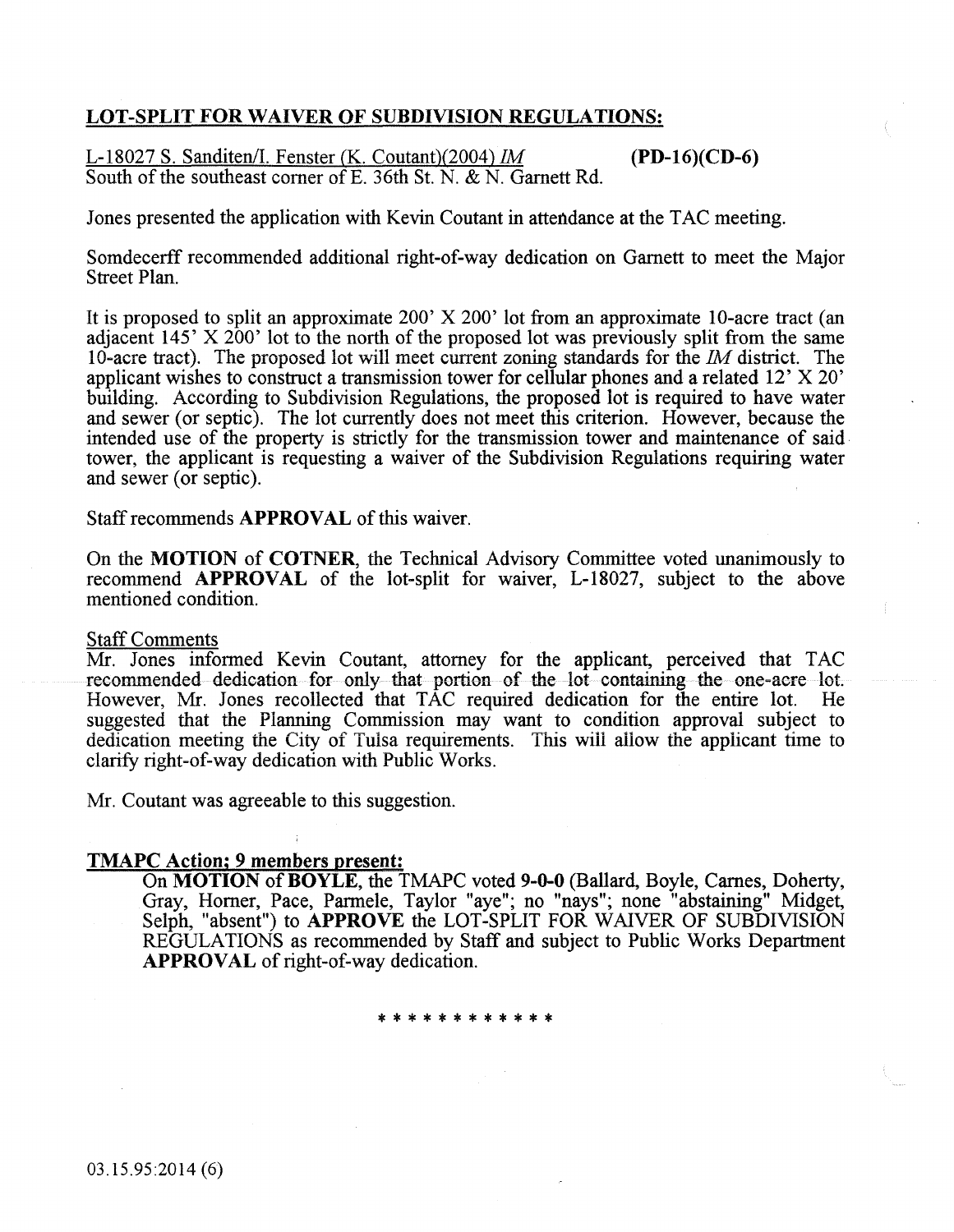# LOT-SPLITS FOR RATIFICATION OF PRIOR APPROVAL:

| L-17941 E.L. Hardgraves (L. Thomas)(590)              | $(PD-23)(Country)$   |
|-------------------------------------------------------|----------------------|
| East of Coyote Trail on Lake Keystone                 | AG                   |
| L-18033 Billings & Fell (City of Tulsa) $(3194)$      | $(PD-18)$ (CD-8)     |
| East of E. 61st St. S. & S. Mingo Rd.                 |                      |
| L-18034 S. & M. Lauterwasser (City of Tulsa) $(1282)$ | $(PD-8)(CD-2)$       |
| 7405 S. Elwood Ave.                                   | AG                   |
| L-18035 C. & A. Lunsford (City of Tulsa) $(1282)$     | $(PD-8)(CD-2)$<br>AG |
| 7309 S. Elwood Ave.                                   |                      |
| L-18037 City of Tulsa $(2502)$                        | $(PD-2)(CD-1)$       |
| 1026 E. Virgin St.                                    |                      |

# **Staff Comments**

Mr. Jones announced that Staff has found the above-listed lot-splits to be in conformance with the lot-split requirements.

# TMAPC Action; 9 members present:

On MOTION of HORNER, the TMAPC voted 9-0-0 (Ballard, Boyle, Carnes, Doherty, Gray, Homer, Pace, Parmele, Taylor "aye"; no "nays"; none "abstaining" Midget, Selph, "absent") to RATIFY the above-listed lot-splits having received prior approval and finding them to be in accordance with subdivision regulations.

\*\*\*\*\*\*\*\*\*\*\*\*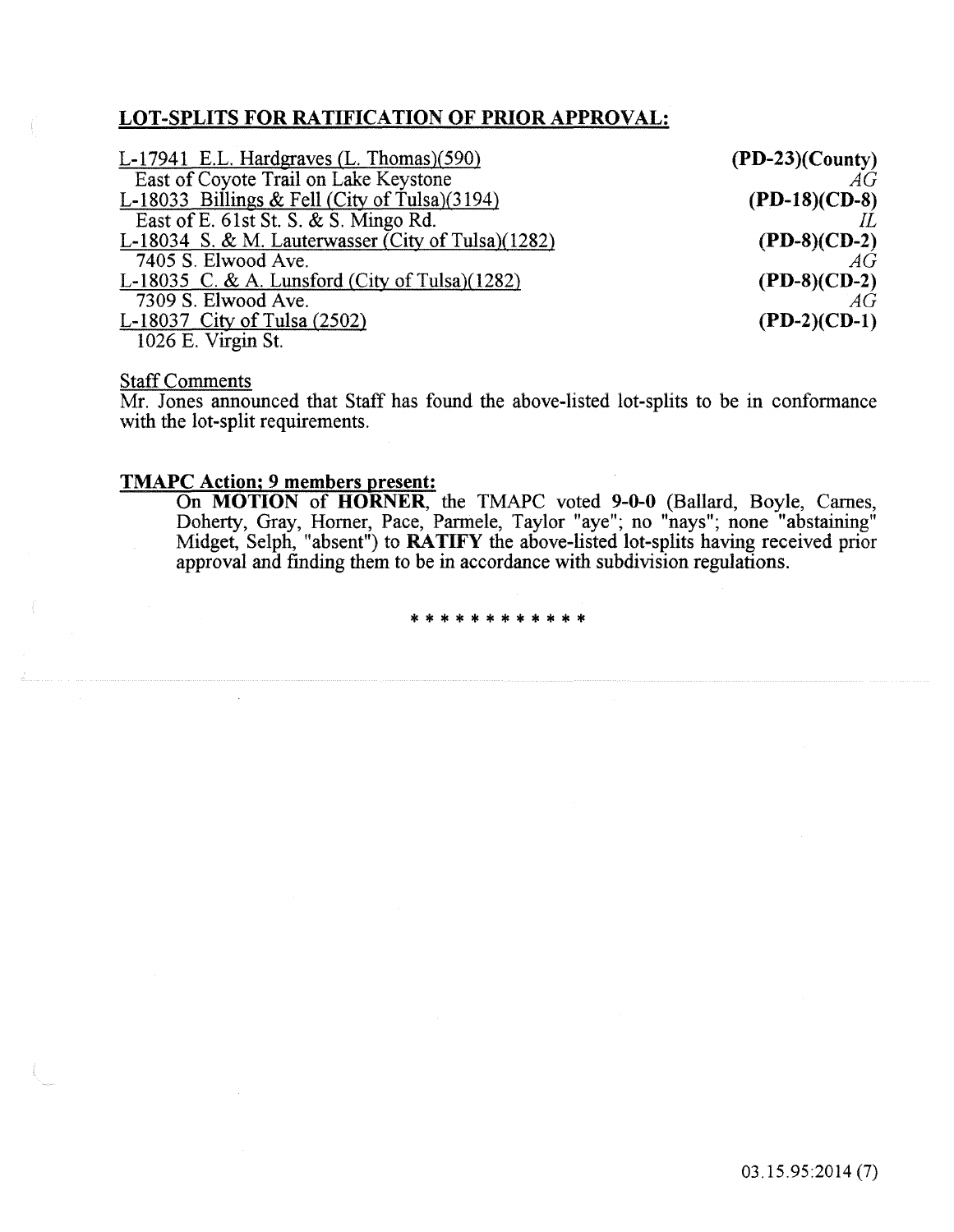## PUBLIC HEARING:

# Public Hearing to update the District One Plan, a part of the Comprehensive Plan for the Tulsa Metropolitan Area.

#### Staff Comments:

Ms. Matthews announced that this is an update to reflect the results of a blue-ribbon task force. She presented the below-listed resolution:

#### RESOLUTION NO. 2014:770

### A RESOLUTION AMENDING THE DISTRICT ONE PLAN TEXT, A PART OF THE COMPREHENSIVE PLAN FOR THE TULSA METROPOLITAN AREA

WHEREAS, Pursuant to Title 19, OSA, Section 863.7, the Tulsa Metropolitan Area Planning Commission (TMAPC) did, by Resolution on the 29th day of June 1960, adopt a Comprehensive Plan for the Tulsa Metropolitan Area, which Plan was subsequently approved by the Mayor and Board of Commissioners of the City of Tulsa, Oklahoma, and by the Board of County Commissioners of Tulsa County, Oklahoma, and was filed of record in the Office of the County Clerk, Tulsa, Oklahoma, all according to law; and

WHEREAS, the TMAPC is required to prepare, adopt and amend, as needed, in whole or in part, an official Master Plan to guide the physical development of the Tulsa Metropolitan Area; and

WHEREAS, on the lOth day of October, 1980 this Commission, by Resolution No. 1332:524, did adopt the District One Plan Map and Text as a part of the Comprehensive Plan of the Tulsa Metropolitan Area, which was subsequently approved by the Mayor and Board of Commissioners of the City of Tulsa, Oklahoma, and by the Board of County Commissioners of Tulsa County, Oklahoma; and

WHEREAS, a Public Hearing was held on the 15th day of March, 1995, and after due study and deliberation, this Commission deems it advisable and in keeping with the purpose of this Commission, as set forth in Title 19, OSA, Section 863.7, to modify its previously adopted District One Plan Text by adding and/or amending text as set forth in Exhibit A and attached and made a part herein.

NOW, THEREFORE, BE IT RESOLVED by the TMAPC, that the amendments to the District One Plan Text, as above set out, be and are hereby adopted as part of the District One Plan, a part of the Comprehensive Plan for the Tulsa Metropolitan Area.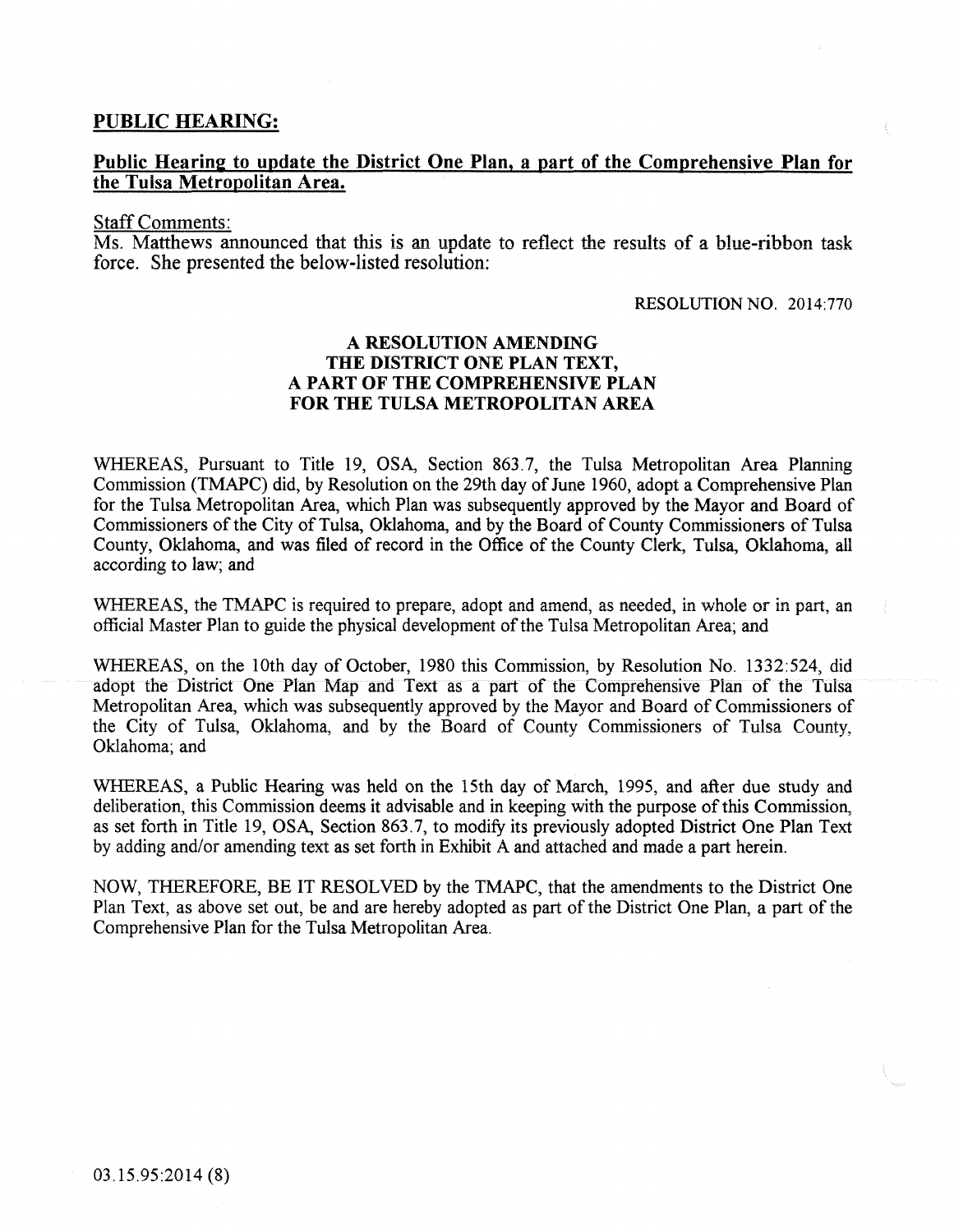#### **DISTRICT ONE PLAN TEXT AMENDMENTS EXHIBIT A**

3.1 Core

3.1.5 From 1,500 to 3,000 new structured long-term parking spaces are currently needed in the Core Area.

3. 1. 6 All streets and sidewalks in this Area should be redesigned so that streetscape, furniture, lighting and signage are consistent.

3.1.7 A new covered transit transfer station should be constructed within this Area.

#### 3.2 Expanded Core

3.2.4 All streets and sidewalks in this Area should be redesigned so that streetscape, furniture, lighting and signage are consistent.

#### 3.4 University Commons, Open Space and Recreation Area 3.4.5 Residential uses should be encouraged to be developed adjacent to

the park area.

#### 3. 5 Coliseum Area

3. 5.1 Should be amended by adding the following: " ... or in another appropriate Downtown identity area" after "... here".

3. 5. 7 Should be amended by adding " ... swimming and diving, cycling and other sports" to the list of designated uses.

3. 5. 8 This area should provide an open space linkage with the Katy Trail and University Commons Park and River Parks.

#### 3.7 Arts and Entertainment District

3.7.1 Add "residential" to list of uses.

3.8 Elm Park Area 3.8.4

Eliminate; this has been accomplished. Renumber existing 3.8.5.

#### 3. 11 Government Complex

3.11.12.4 Consideration should be given to building a new arena (seating 18,000 - 22,000) within the Government Complex or in another appropriate identity area, and converting the existing arena to convention and meeting room uses in the next expansion stage of the Civic Center.

4.0 Land Use

4.1.2.6 Should be replaced with the following: "A light rail trolley system should be implemented Downtown, as detailed in the Downtown Mobility Study".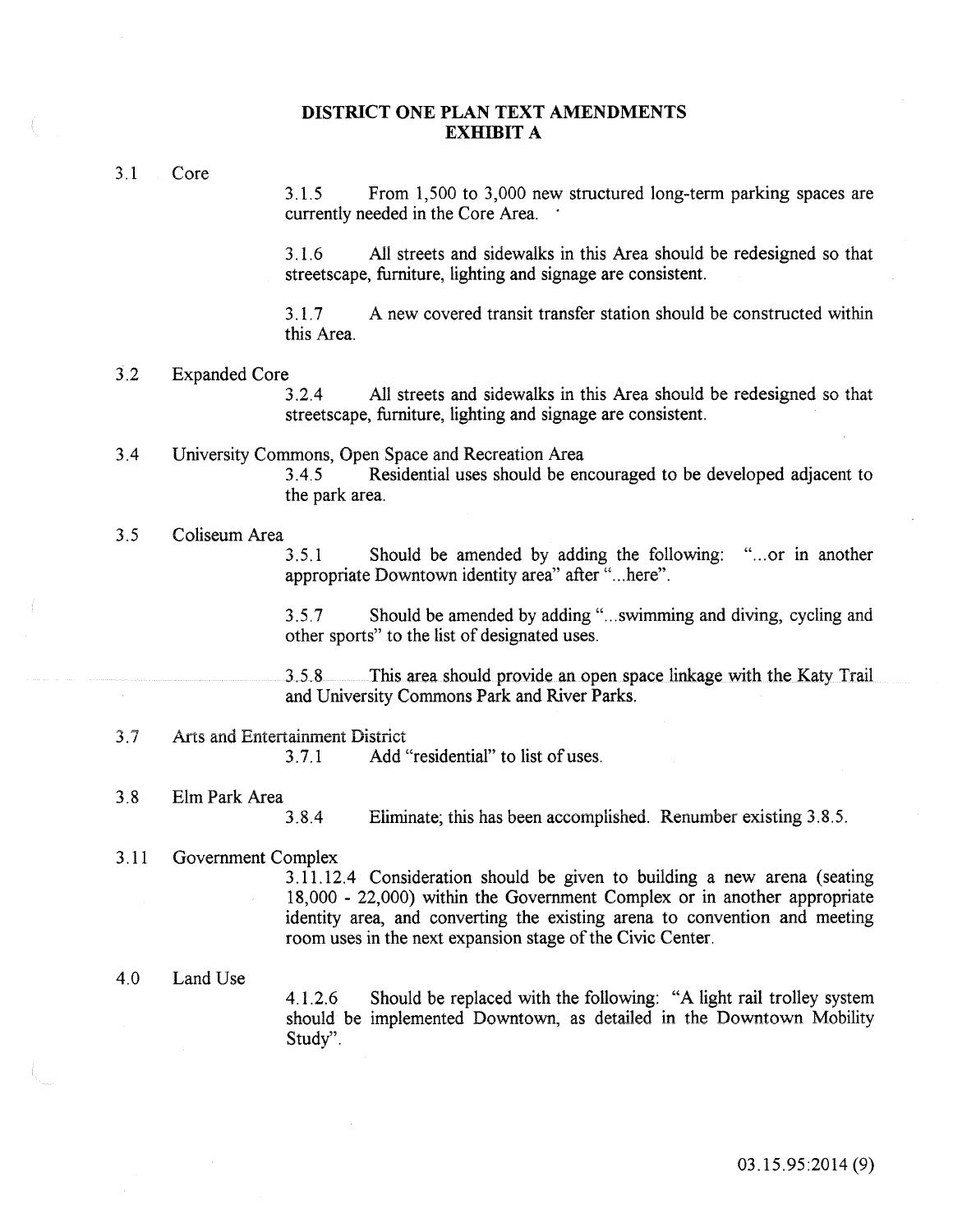4.3 Residential

4. 3. 1 Should be amended to read "Residential uses in District One should be encouraged in any appropriate location throughout District One and should be pleasant, safe and attractive".

#### 5.2 Mass Transit

5.2.7 Should be amended by omitting "near Eighth and Main Streets".

Mr. Carnes announced that the Comprehensive Plan Committee voted unanimously to recommend approval to update the District One Plan.

#### TMAPC Action; 10 members present:

On MOTION of CARNES, the TMAPC voted 10-0-0 (Ballard, Boyle, Carnes, Doherty, Gray, Homer, Midget, Pace, Parmele, Taylor "aye"; no "nays"; none "abstaining"; Selph, "absent") to recommend **ADOPTION** of the Resolution updating the District One Plan, a part of the Comprehensive Plan for the Tulsa Metropolitan Area as recommended by Staff.

# \*\*\*\*\*\*\*\*\*\*\*\*

# Public Hearing to consider amending 1703.E of the City of Tulsa Zoning Code in regard to publication fees to be charged and 20vernin2 body action on zoning map amendments.

#### Staff Comments

Mr. Gardner informed that at the February 22, 1995 Planning Commission meeting the TMAPC approved the majority of the proposed language. However, the Legal Department discovered a change in language in the State Statutes affecting the portion being adopted today, which is as follows:

within a 300' radius of the exterior boundary of the territory included in a proposed change immediately abutting any side of the territory included in such proposed change, or separated therefrom only by an alley or street less than 300 feet wide such amendment shall not become effective except by the favorabie vote of three fifths three-fourths of ali the members of the City Commission Council

Mr. Doherty informed that the Rules and Regulations Committee unanimously recommended approval of amending the City of Tulsa Zoning Code regarding publication fees.

There were no interested parties in attendance.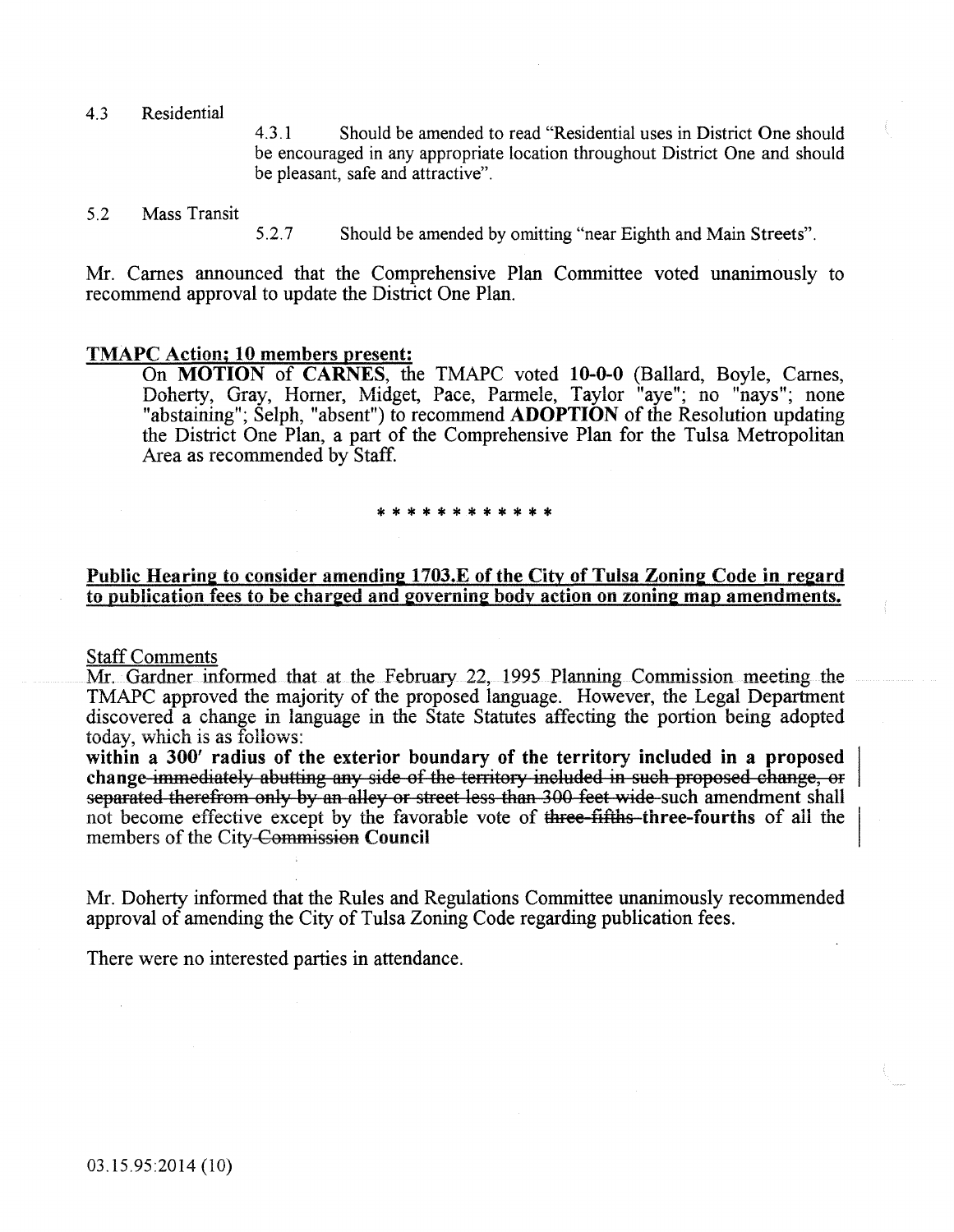### TMAPC Action; 10 members present:

On MOTION of DOHERTY, the TMAPC voted 10-0-0 (Ballard, Boyle, Carnes, Doherty, Gray, Horner, Midget, Pace, Parmele, Taylor "aye"; no "nays"; none "abstaining"; Selph "absent") to AMEND 1703.E of the City of Tulsa Zoning Code in regard to publication fees to be charged and governing body action on zoning map amendments as follows:

#### E. City Commission-Council Action on Zoning Map Amendments

The City Commission Council shall hold a hearing on each application transmitted from the Planning Commission and on any proposed Zoning Map amendment initiated pursuant to Section 1703.B. The City Commission Council shall approve the application as submitted, or as amended, or approve the application subject to modification, or deny the application. Prior to the hearing on the proposed rezoning ordinance before the City-Commission Council, the applicant shall remit to the office of the City Auditor- Clerk a \$50.00- publication fee said fee shall be in accordance with the schedule of fees adopted by resolution of the City Council of the City of Tulsa. In case of a protest against such zoning change filed at least three days prior to said public hearing by the owners of 20% or more of the area of the lots included in such proposed change, or by the owners of 50% or more of the area of the lots within a 300' radius of the exterior boundary of the territory included in a proposed change immediately abutting any side of the territory included in such proposed change, or separated therefrom only by an alley or street less than 300 feet wide such amendment shall not become effective except by the favorable vote of three-fifths three-fourths of all the members of the City-Commission Council.

#### \*\*\*\*\*\*\*\*\*\*\*\*

### Street Closing: TMAPC to consider the merits of closing East 57th Place South at a point approximately 1,000 feet west of South Peoria Avenue.

#### TMAPC Comments

Mr. Doherty disclosed ex parte communication, advising of attending the South Peoria Neighborhood Connection meeting during which the street closing was discussed and members voted unanimously to recommend the street closing. He informed of also meeting with interested parties in the district on both sides of the issue.

Mr. Boyle also disclosed ex parte communication with interested parties by telephone.

#### **Staff Comments**

Mr. Gardner informed that members of the City Council and representatives from the neighborhood approached Staff with the proposal to close 57th Place South, approximately 1,000' west of South Peoria Avenue. Mr. Gardner presented a detailed description of the area. He pointed out that if this were a newly-developing area, this type of street pattern would not be allowed to develop by today's standards. The request from the neighborhood is to stop traffic exiting from the commercial area and higher density apartment development areas and cutting through their neighborhood to get to 56th Street and to Riverside Drive.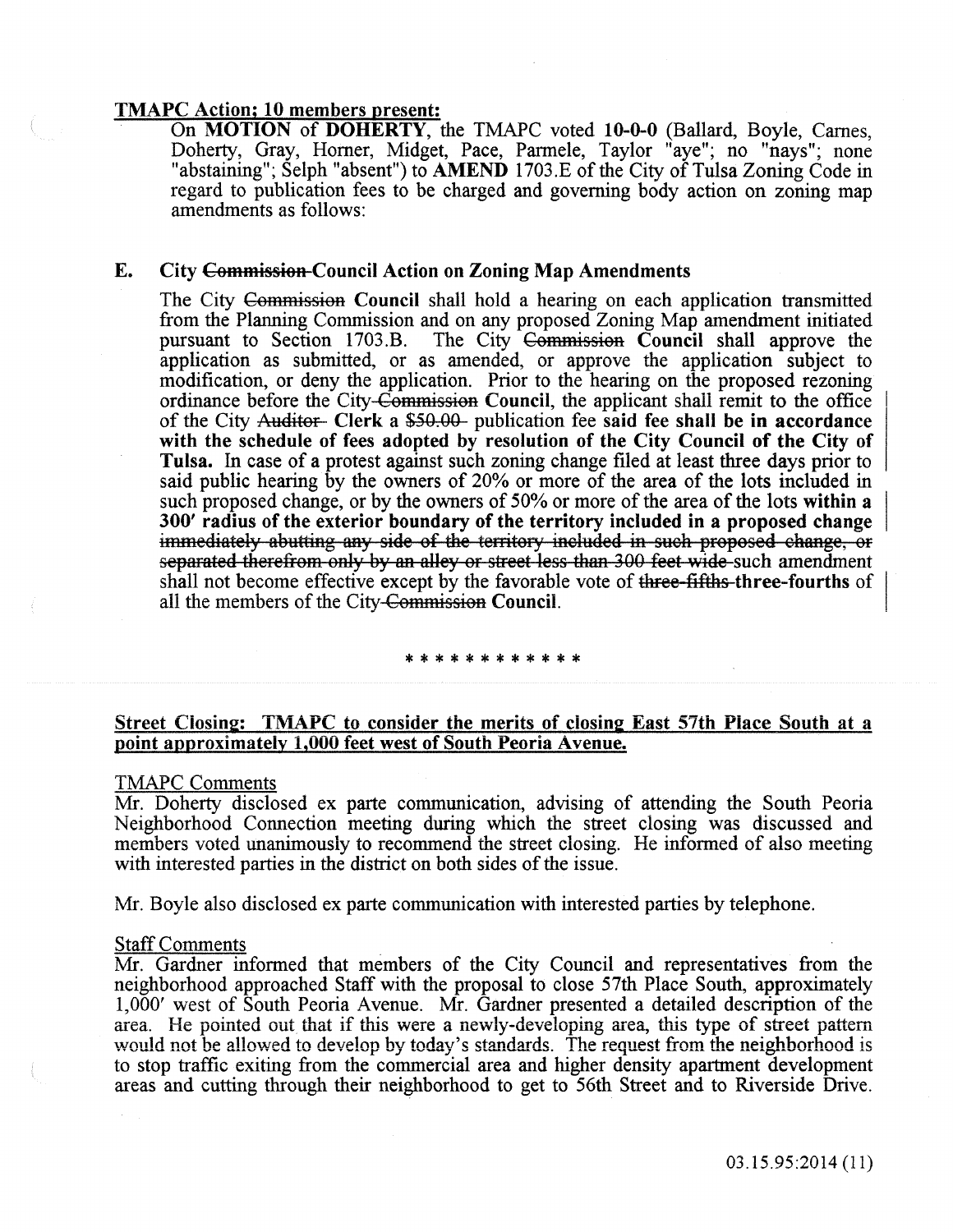Mr. Gardner informed that notice was given to residents within 300' of the single-family neighborhood, and the Homeowners Association (HOA) informing their membership. He informed that the City Council has not yet advertised for the street closing; however, a formal request has been submitted to the Public Works Department to close the street. Mr. Gardner noted that, although dedicated, 58th Street is not open.

| 5684 South Boston Avenue 74105  |                                                     |
|---------------------------------|-----------------------------------------------------|
|                                 |                                                     |
| 127 East 57th Street 74105      |                                                     |
|                                 |                                                     |
| 5616 South Madison Avenue 74105 |                                                     |
| 174 East 57th Street 74105      |                                                     |
| 5704 South Boston Place 74105   |                                                     |
| 5722 South Madison Place 74105  |                                                     |
| 224 East 56th Place 74105       |                                                     |
| 129 East 57th Place 74105       |                                                     |
| 5725 South Madison Place 74105  |                                                     |
| 5725 South Madison Place 74105  |                                                     |
|                                 | Vice President, John Marshall Elementary School PTA |

The above-listed individuals made the following comments:

A representative from the Marshall PTA conveyed requests from neighborhood school children that the street be closed for reasons of personal safety when walking to school, citing excessive traffic encountered in the area.

One resident informed of support for the street closing from the South Peoria Neighborhood Connection, representatives from the Marshall PTA and Tulsa Police Officers.

Photographs were presented of the area depicting various types of security fencing. These were cited as examples of actions taken for protection against criminal activities in the area.

A letter of support was presented from the Riverwood South Condominium complex endorsing the closing of  $57th$  Place South. Their concern was over the noise created from the heavy volume of traffic.

Traffic is one of the main problems in the area, and residents cited incidents resulting from traffic that would not have occurred in the area if the street were closed.

It was pointed out that the sidewalks will remain open for residents living along the eastern boundary to use.

A traffic count disclosed that 709 vehicles used East 57th Place on Friday, with 782 on Saturday and 531 on Sunday, confirming the residents' contention that this street is heavily traveled and compromises the residents' safety.

Suspected criminal activities occurring to the south of Riverside South, Fairmont Terrace and Silverton apartments are of major concern to area residents. Criminal activities through the area were discussed at length, including drug problems, gunfrre, car theft, burglary, stalking, vandalism, property damage from traffic, speeding vehicles, littering, etc. It was pointed out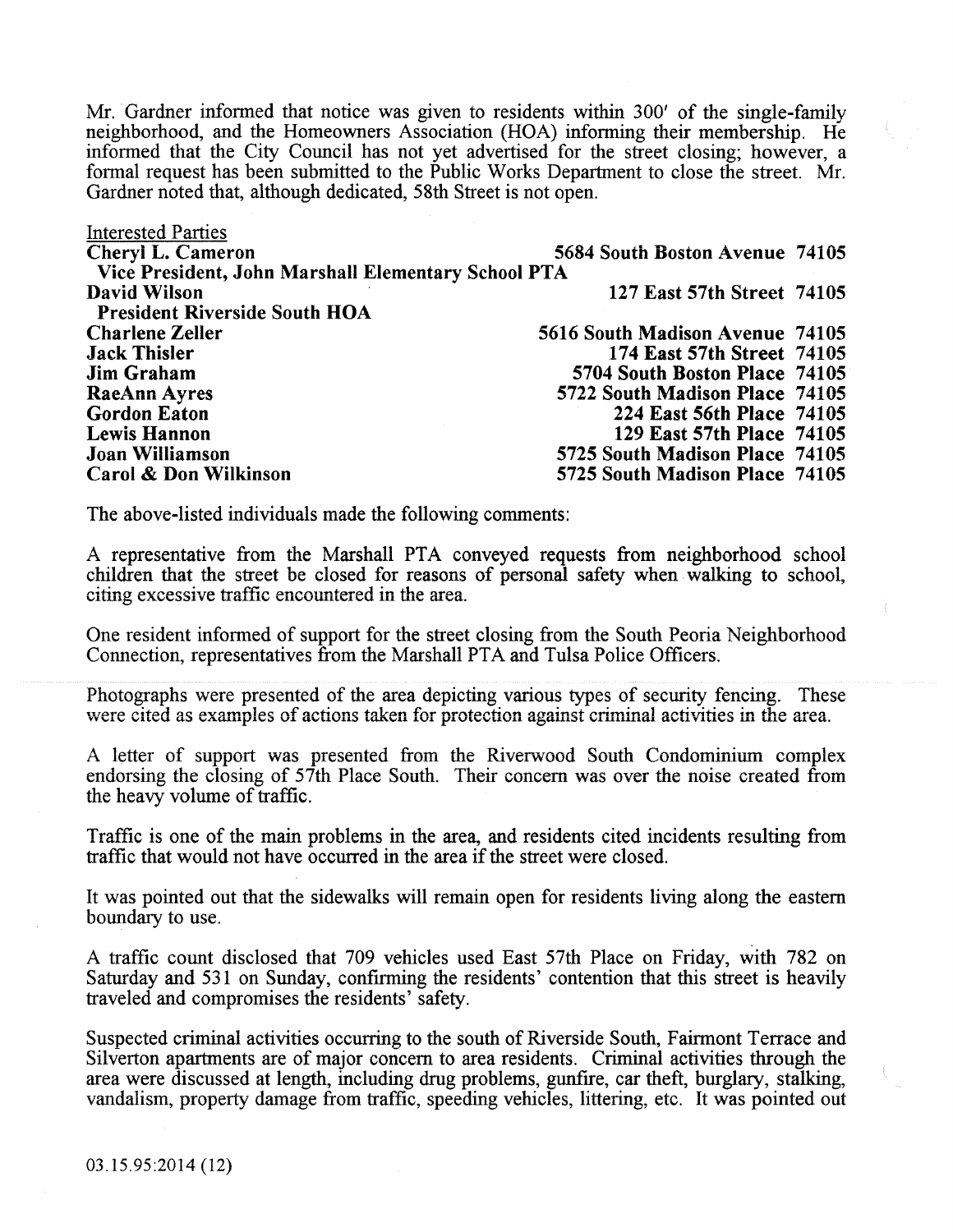that 57th Place is used as a short-cut to Riverside Drive for patrons frequenting bars in the area.

Residents declared that 57th Place was never intended to cany the amount of traffic that is currently using it.

Maps were presented depicting instances of crime in the area and also a map indicating area residents in support of the street closing and those opposed.

Residents disclosed many instances of nearly being run over and their parked vehicles being wrecked.

Residents reported that their quality of life has been lost.

One resident revealed that during a six-month period over 1,551 police calls were made to the 61st  $\&$  Peoria area, with 617 calls accounted for by the nearest apartment neighbor. Fairmont Terrace, located to the southeast boundary, had 541 calls; Riverwalk, along the eastern boundary and Forest Park farther east on 57th Place, accounted for 76 calls.

#### Denise Henshaw Kim Harrell

### 1803 East 16th Place 1033 East 57th Place 74105

The above-listed individuals own townhomes in Brunswick Townhouses and made the following comments.

If 57th Place South is closed, it would make it difficult for these townhouse residents to access Riverside Drive. It was noted that Riverside South HOA information regarding the proposed street closing was only received a few days ago and there was insufficient time to prepare for the meeting.

Brunswick Townhouses have not experienced the rash of crime described by residents in Riverside South, and it was questioned how it was determined that the criminal activities described were coming from the 57th Street area. One individual appealed that maintaining the quality of Riverside South neighborhood not be at the expense of other property owners in the area and cautioned against isolating neighborhoods. The accuracy of the traffic count was questioned, noting that it is possible for residents of Riverside South to have added to the numbers in attempting to access Peoria.

A request was made that this item be continued in order to explore an alternative solution.

Responding to inquiry from Mr. Boyle, Ms. Henshaw declared that residents of the townhouses are opposed to the street closing specifically at the proposed location; however, she advised that they may not be opposed to some type of barricade after studying the issue. She informed that 17 of the 18 units' residents have expressed opposition to the street closing.

#### TMAPC Comments

There was discussion among the Planning Commissioners centering on the excessive amount of traffic experienced by the neighborhood. They expressed uncertainty as to where the street should be closed to restrict access and deemed that more input needs to be received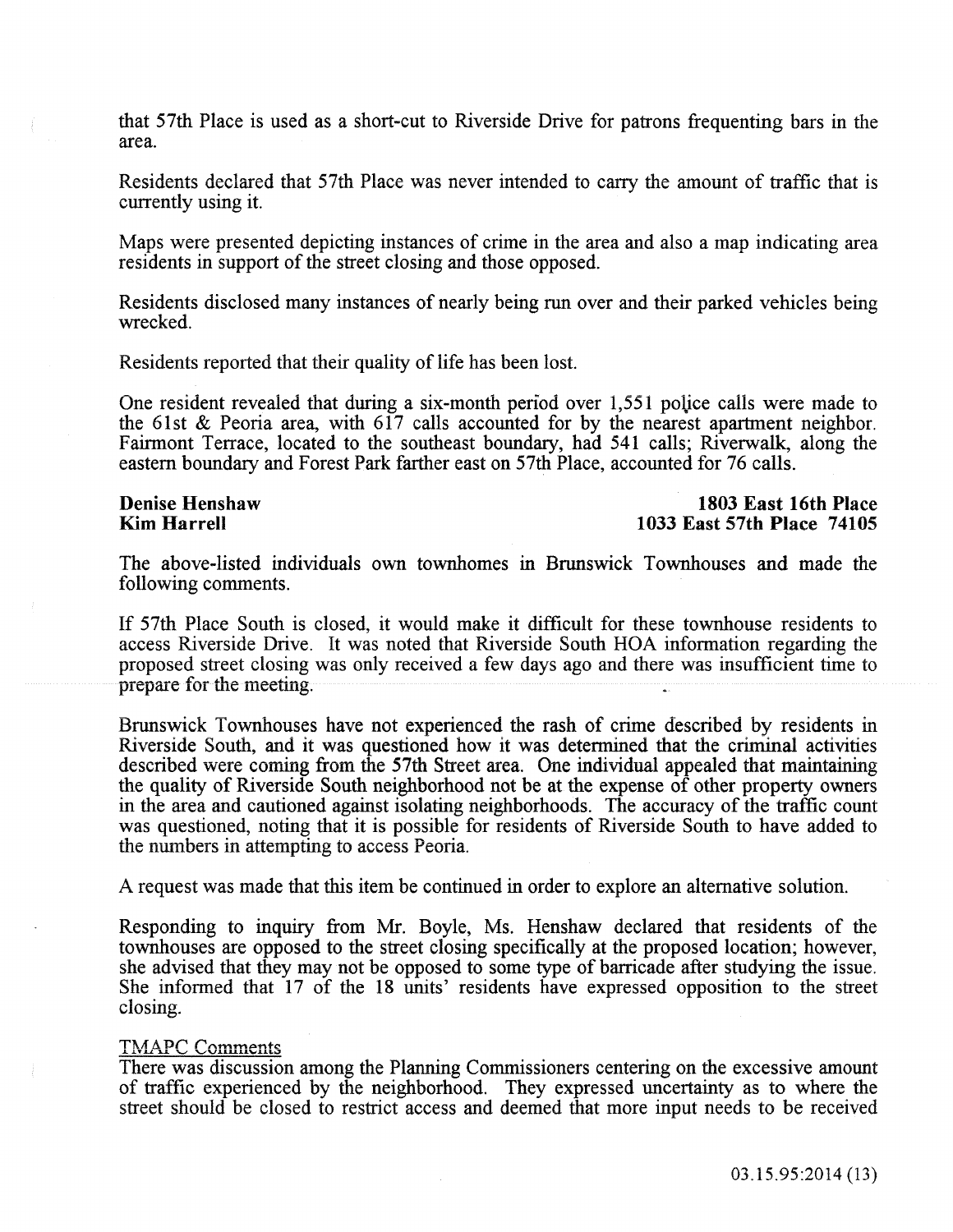from area residents and Traffic Engineering. The importance of seeking an alternative solution that would accommodate condominium residents exiting west was also discussed.

Mr. Parmele asked the number of units located in Forest Park, Riverwalk and Brunswick. It was determined that there are 199 units with 165 single-family residences. He asked if the proposal has been reviewed by agencies providing emergency services.

Mr. Midget responded that the street closing has been reviewed by both the Police and Fire Departments and they have expressed seeing no problem with closing the street at this site.

Mr. Gardner informed that the request for street closing has been filed with Public Works and as part of the review by Public Works, all emergency services are involved.

Mr. Doherty informed that Traffic Engineering indicated to him that they are concerned about setting a precedent of shutting neighborhoods off from each other; however, they have no problem at this site with the proposed closing.

It was the consensus of the Planning Commission to encourage area residents to meet and attempt to reach a resolution.

Mr. Doherty suggested that the best process would be to have a Planning Commissioner facilitate this process. The Mayor's Office has also indicated their willingness to participate. He believes that Traffic Engineering should have a representative present as well. Mr. Doherty suggested meeting in one of the 11th floor conference rooms.

Mr. Midget disclosed that the Mayor's Office would not object to facilitating the meeting or providing a meeting place.

Mr. Doherty suggested that there may be up to four options for closing the street and each would present their own unique problems and create new problems. He determined that all should be examined and a recommendation returned if consensus could be achieved. He informed that there are minor changes in design and traffic flow onto private properties that might accommodate a better connection and accomplish what the neighborhood needs to accomplish without totally sealing off from that neighborhood some of the other uses. He deemed that meeting with a representative from each group, not all groups jointly, to explore those options might be the best route.

#### TMAPC Action; 10 members present:

On MOTION of BOYLE, the TMAPC voted 10-0-0 (Ballard, Boyle, Carnes, Doherty, Gray, Homer, Midget, Pace, Parmele, Taylor "aye"; no "nays"; none "abstaining"; Selph "absent") to CONTINUE CONSIDERATION of closing East 57th Place South at a point approximately 1,000' west of South Peoria Avenue to April 5, 1995.

Mr. Doherty suggested coordinating with Jeannie McDaniel to have her convene the meeting and he will be present.

#### \* \* \* \* \* \* \* \* \* \* \* \*

03.15.95:2014 (14)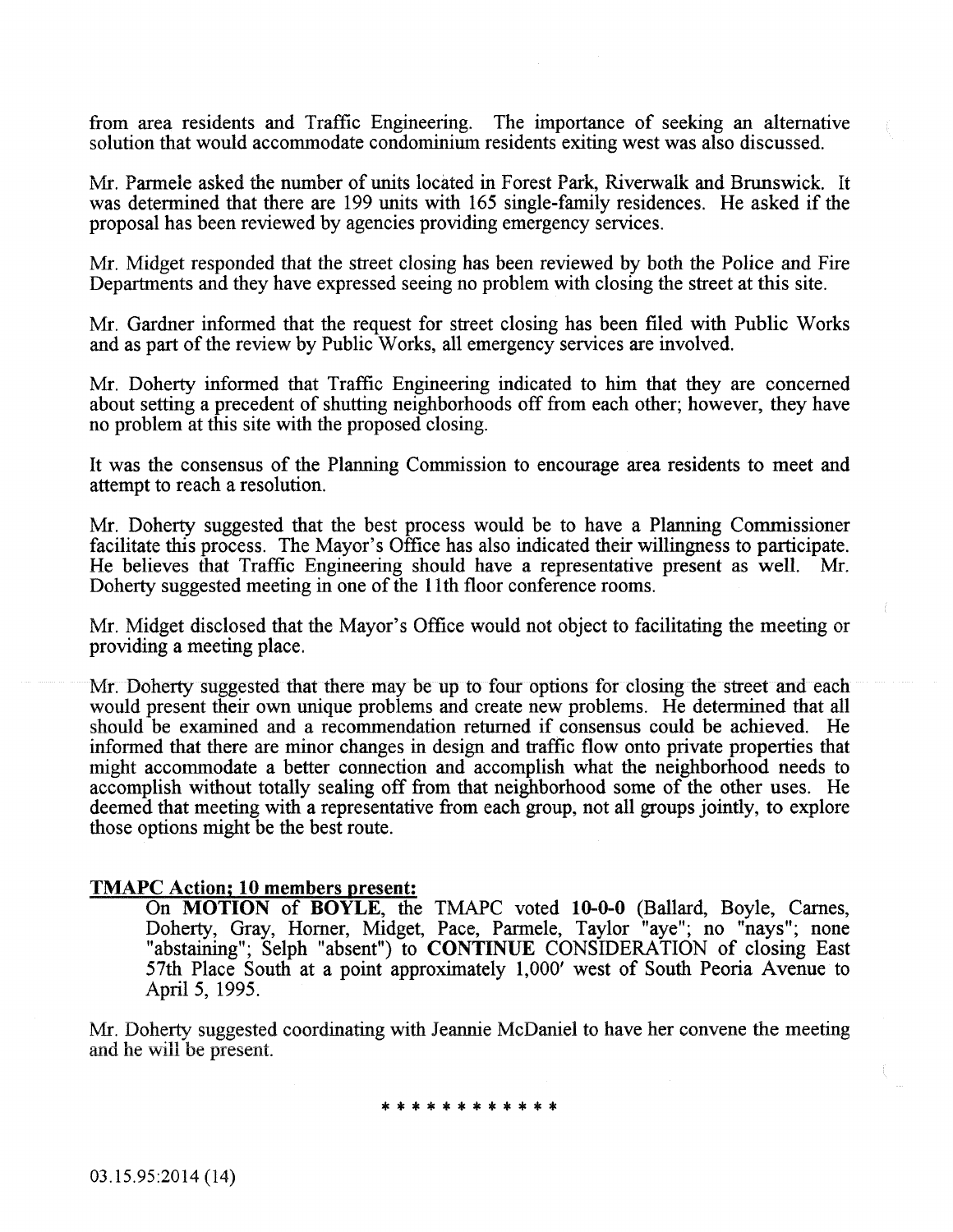# CONTINUED ZONING PUBLIC HEARING:

# Application No.: Z-5903-SP-2

Applicant: Beny E. Belt Location: North of the northeast corner of East 66th Street South & South Mingo Road. Date of Hearing: March 15, 1995

The applicant is requesting corridor site and landscaping plan approval for the "Miller Swim School".

Staff has reviewed the request and fmds that the plan as proposed conforms to the landscaping, parking, coverage, height, circulation/access and use requirements for the corridor district.

Therefore, Staff recommends APPROVAL subject to the following:

1. The gravel drive to the east of the pool shall be surfaced with an all-weather material per Section 1302.D of the City of Tulsa Zoning Code.

Other than the applicant there were no interested parties in attendance.

#### TMAPC Action; 10 members present:

On MOTION of CARNES, the TMAPC voted 10-0-0 (Ballard, Boyle, Carnes, Doherty, Gray, Homer, Midget, Pace, Parmele, Taylor "aye"; no "nays"; none "abstaining"; Selph "absent") to recommend **APPROVAL** of Z-5903-SP-2 CORRIDOR SITE PLAN AND LANDSCAPING PLAN as recommended by Staff.

#### LEGAL DESCRIPTiON

Lots 13, 14 and 15, Biock 7, (Tract B) Union Gardens Addition to Tulsa County, State of Oklahoma.

\*\*\*\*\*\*\*\*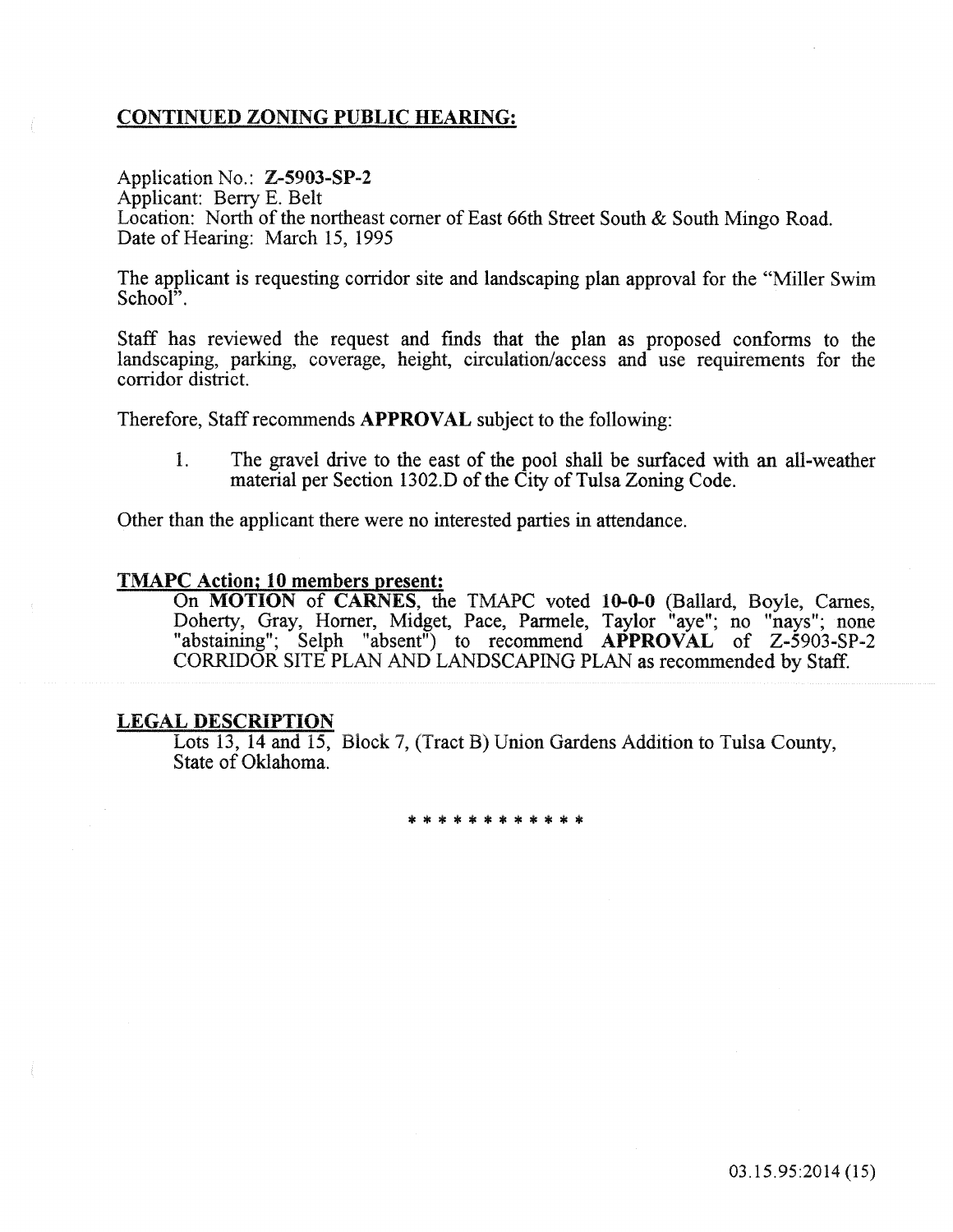# ZONING PUBLIC HEARING:

Application No.: PUD-507-5 Minor Amendment Applicant: Brad Pilkington/Computer City Location: Portion of Lot 2, Block 1, Woodland Hills Plaza- 8806 East 71st Street South. Date of Hearing: March 15, 1995 Presentation to TMAPC: Brad Pilkington

The applicant is requesting approval of a minor amendment for "Computer City" to allow increased maximum wall sign area, up to a maximum of 3 SF per 1'.

Staff has reviewed the request and finds that the existing PUD standard is  $1\frac{1}{2}$  SF/1' and that the maximum standard for a PUD is  $2 SFI$ . Approval of a  $3 SFi$  standard will require Board of Adjustment action.

The applicant's request is based on perceived legibility, asserting that the "1.5 SF formula for (the) PUD does not allow Computer City enough footage for their logo signage to be legible at a 270' setback." Staff notes that Blockbuster Music has installed their logo adjacent to the Computer City space on the same wall face, complying with the 1.5 SF standard.

Staff further notes that this is a recent PUD, approved in January, 1994. Staff is of the opinion that the conditions present at the time of approval have not significantly changed and that the previous review process was defensible and thorough. Staff is also of the opinion that no occupant of the space in question will suffer significant hardship when compared with the remainder of the PUD.

Therefore, Staff recommends DENIAL.

# **Applicant's Comments**<br>**Brad Pilkington**

1908 South Pecos Drive, Arlington, TX 76017 Mr. Pilkington, representative for Computer City, explained that the wall sign outlines the corporate logo and stressed that it is critical to retain some form of identity in the logo. He explained that because of the extreme setback and blocked site-line, motorists traveling west on 71st St. cannot see the north elevation of the subject property until almost directly in front of the site. He declared that because of extreme setback signage large enough to be legible is critical to this location. Mr. Pilkington asked that if  $2 SFT/1'$  were granted, the signage between the north and west walls could be switched to allow the north side to have the larger Sign.

Mr. Stump informed that since the north face is the shorter area he suggested increasing the permitted display surface area onthat wall to 2 SF/1' and leave the west wall at  $1\frac{1}{2}$  SF/1'.

Responding to inquiry regarding the shopping center ground sign, Mr. Pilkington informed that they were granted a panel measuring  $1'$  6" x 10', totaling 18 SF.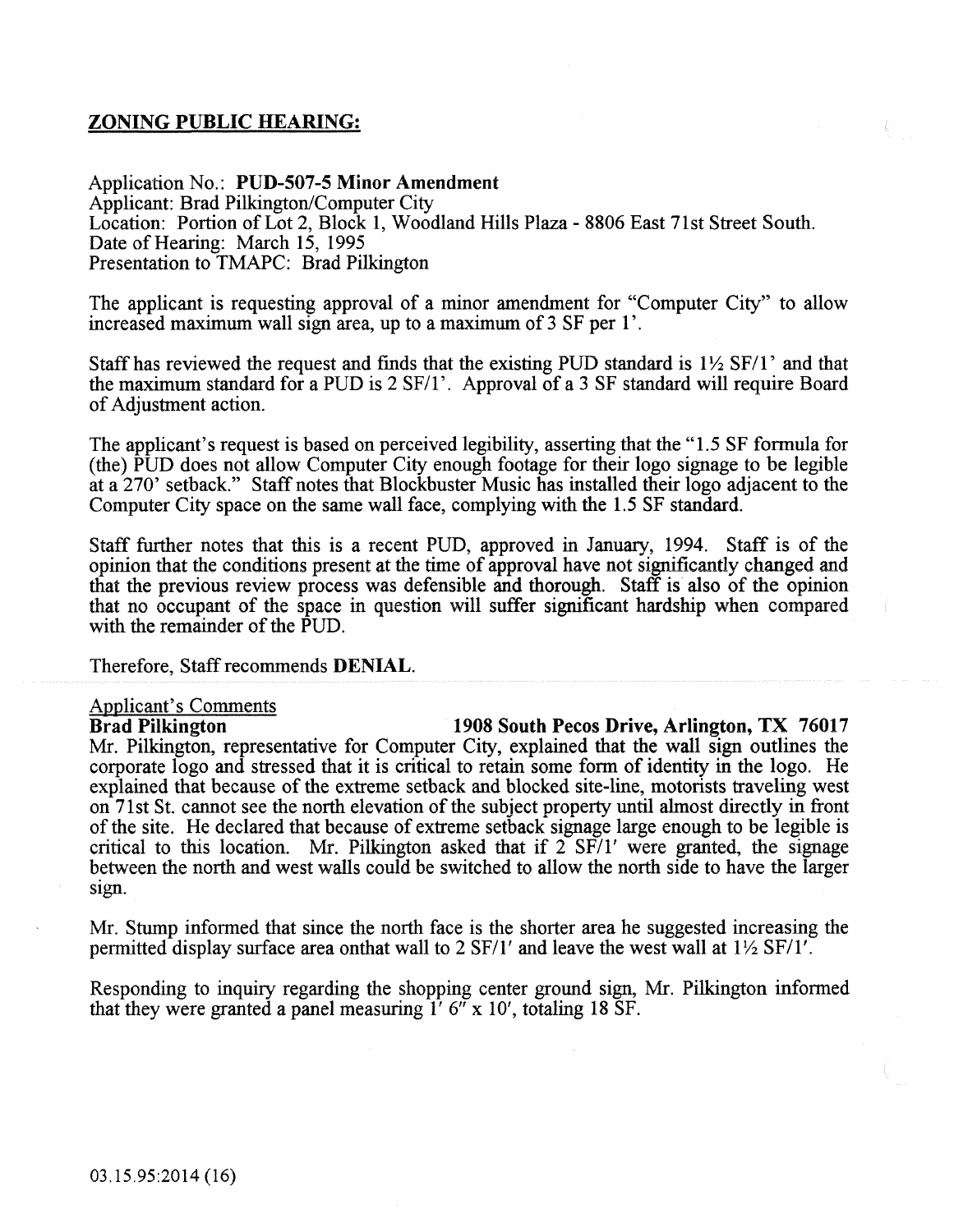Street Closing: TMAPC to consider the closing of right-of-way of 24th West Avenue (south 50') adjacent to West Easton Street.

The subject right-of-way (24th West Avenue) is 50 feet in length extending south from West Easton Street. Planned Unit Development PUD-413-B restricts access to West Easton Street at 24th West Avenue, reserving the north 50 feet of the PUD paralleling West Easton Street as a greenbelt (berm and landscape) buffer.

Therefore, the closing of this public way is consistent with the planning and zoning standards for the neighborhood.

#### TMAPC Action; 10 members present:

On MOTION of TAYLOR, the TMAPC voted 10-0-0 (Ballard, Boyle, Carnes, Doherty, Gray, Horner, Midget, Pace, Parmele, Taylor "aye"; no "nays"; none "abstaining"; Selph "absent") to SUPPORT closing of right-of-way of 24th West Avenue (south 50') adjacent to West Easton Street.

\* \* \* \* \* \* \* \* \* \* \* \*

There being no further business, the Chairman declared the meeting adjourned at 3:20 p.m.

Date Approved:  $\mathcal{U}$  as Chairman

ATTEST: